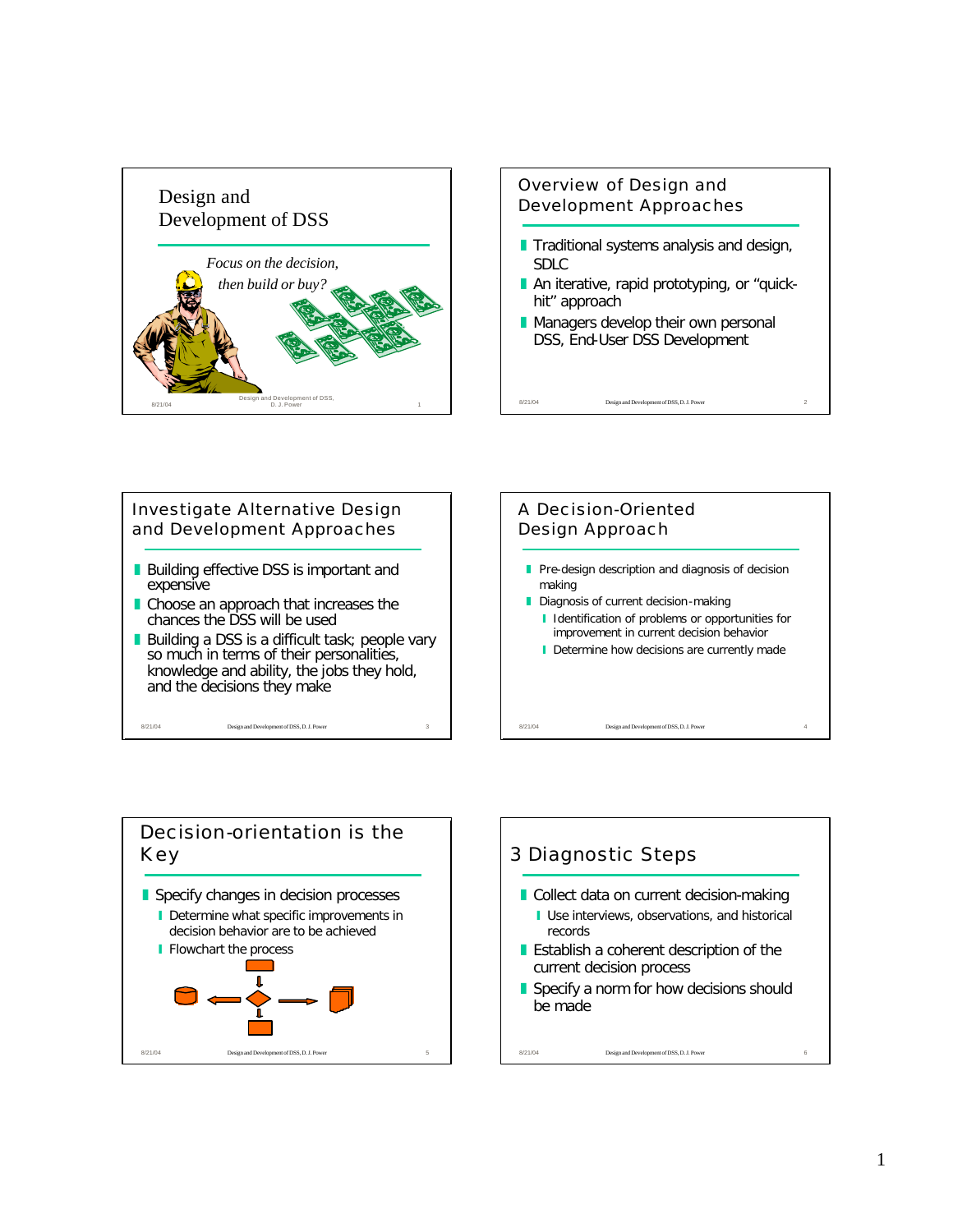#### Decision Process Audit Plan

- Step 1: What will be audited and by whom
- Step 2: Examine and diagram process
- Step 3: Observe and collect data
- Step 4: Assess performance

8/21/04 Design and Development of DSS, D. J. Power

Step 5: Reporting and recommendations

# Reaching a Diagnosis

- Focus on identifying what is assumed by decision-makers in the decision situation
- $\blacksquare$  Focus on what is defined by decisionmakers as the range of available remedial actions
- How can decision-making be improved?

8/21/04 Design and Development of DSS, D. J. Power 8







# SDLC

- $\blacksquare$  Project plans must be carefully prepared
	- Determine the needs of potential users
	- I Identify the outputs that fulfill those needs
	- **I** Technical requirements should follow logical requirements and design steps
	- I If in-house development is not chosen, a request-for-proposal [RFP] may be required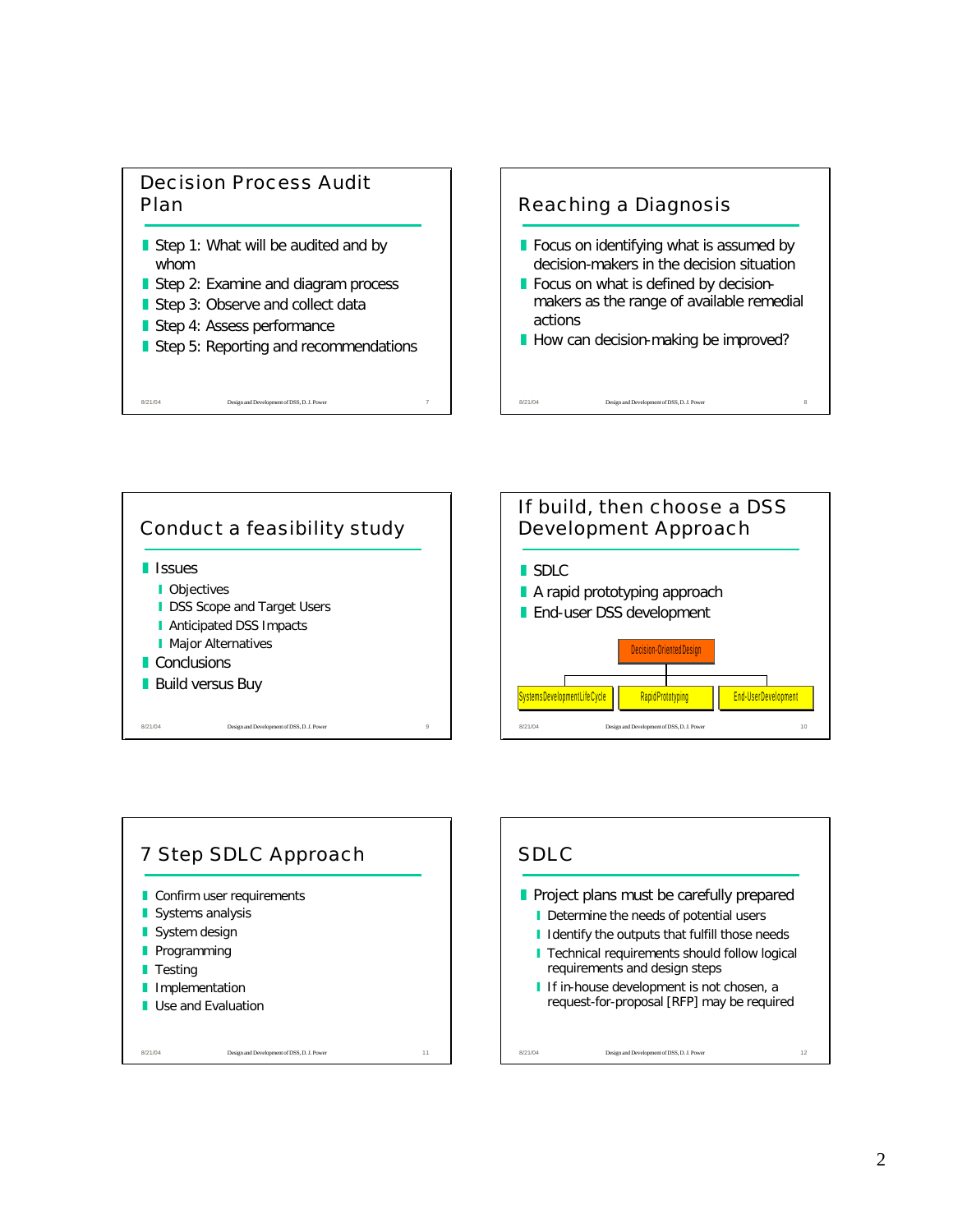# SDLC

- I In many situations a full-scale SDLC is too rigid for DSS, especially a DSS where requirements are changing rapidly
- **I** User requirements agreed upon at the first stage of the process are hard to change

8/21/04 Design and Development of DSS, D. J. Power 13

## 5 Step Rapid Prototyping Process

- **1.** 1. Identify user requirements
- **2.** Develop a first iteration DSS prototype

8/21/04 Design and Development of DSS, D. J. Power 14

- 3. Evolve and modify the next DSS prototype
- 4. Test and return to step 3 if needed
- 5. Full-scale implementation



#### End-User DSS Development

- $\blacksquare$  Puts the responsibility for building and maintaining a DSS on the manager who builds it
- $\blacksquare$  Major advantages 1) person who wants computer support will be involved in creating it; 2) fast; 3) lower cost

8/21/04 Design and Development of DSS, D. J. Power 17

# End-User Development Concerns

- **End-users may select an inappropriate** software development product
- **End-user may have limited expertise in** the use of the product and the IT group may have limited ability to support Enduser development
- **E** Errors during End-user DSS development are common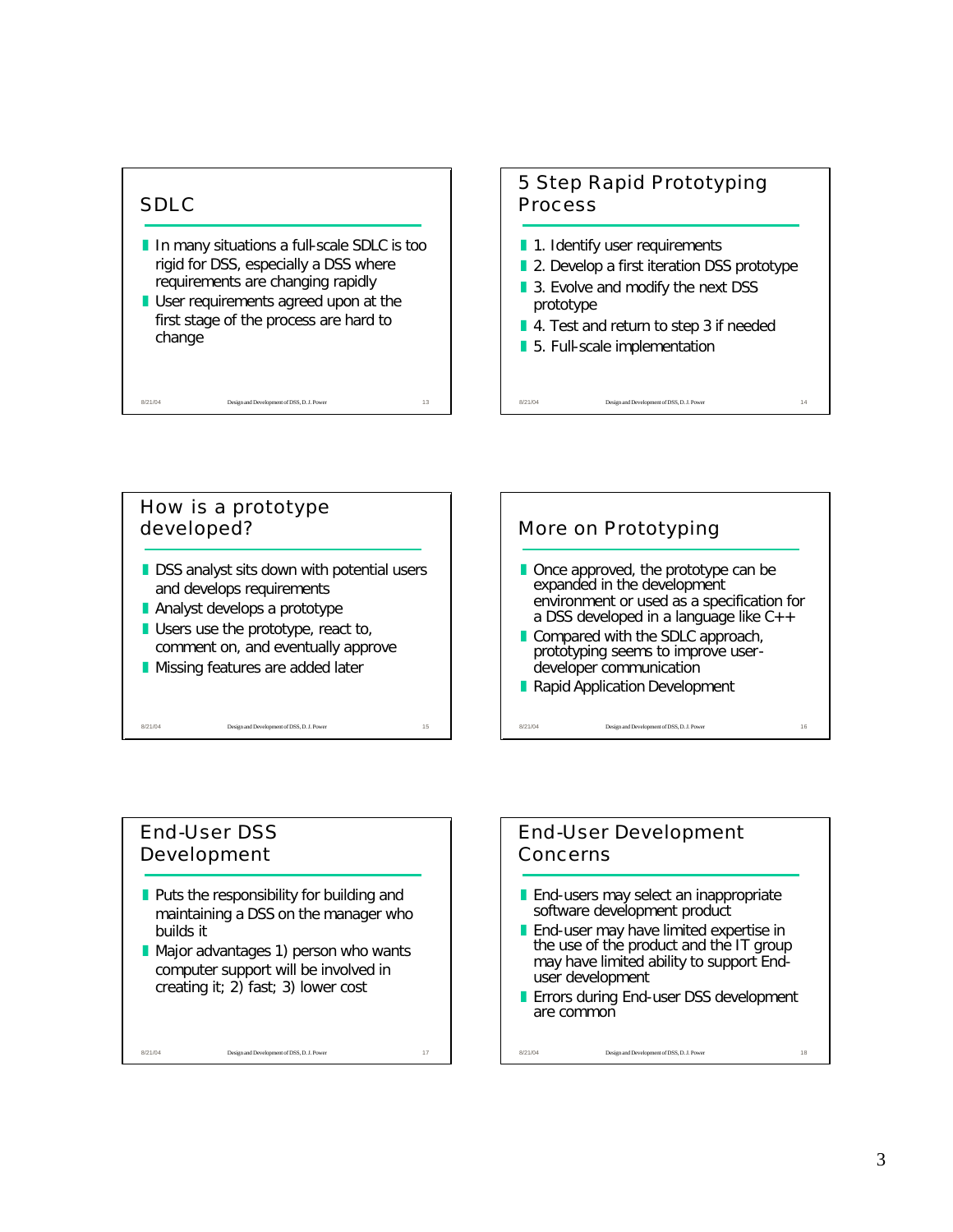#### End-User Development Concerns

- **I** Unnecessary databases are sometimes developed by the end-users for their DSS
- **DSS may have limited testing and limited** documentation
- **End-user databases may be poorly** constructed and difficult to maintain
- **End-users rarely follow a systematic** development process

8/21/04 Design and Development of DSS, D. J. Power 19

#### DSS Project Management

- **Assign DSS project manager**
- **Tasks include diagnosis, a feasibility** study, and a definition of the objectives and scope of the proposed project
- $\blacksquare$  The larger the scope of the project the more important it is to receive widespread agreement and sponsorship of the project